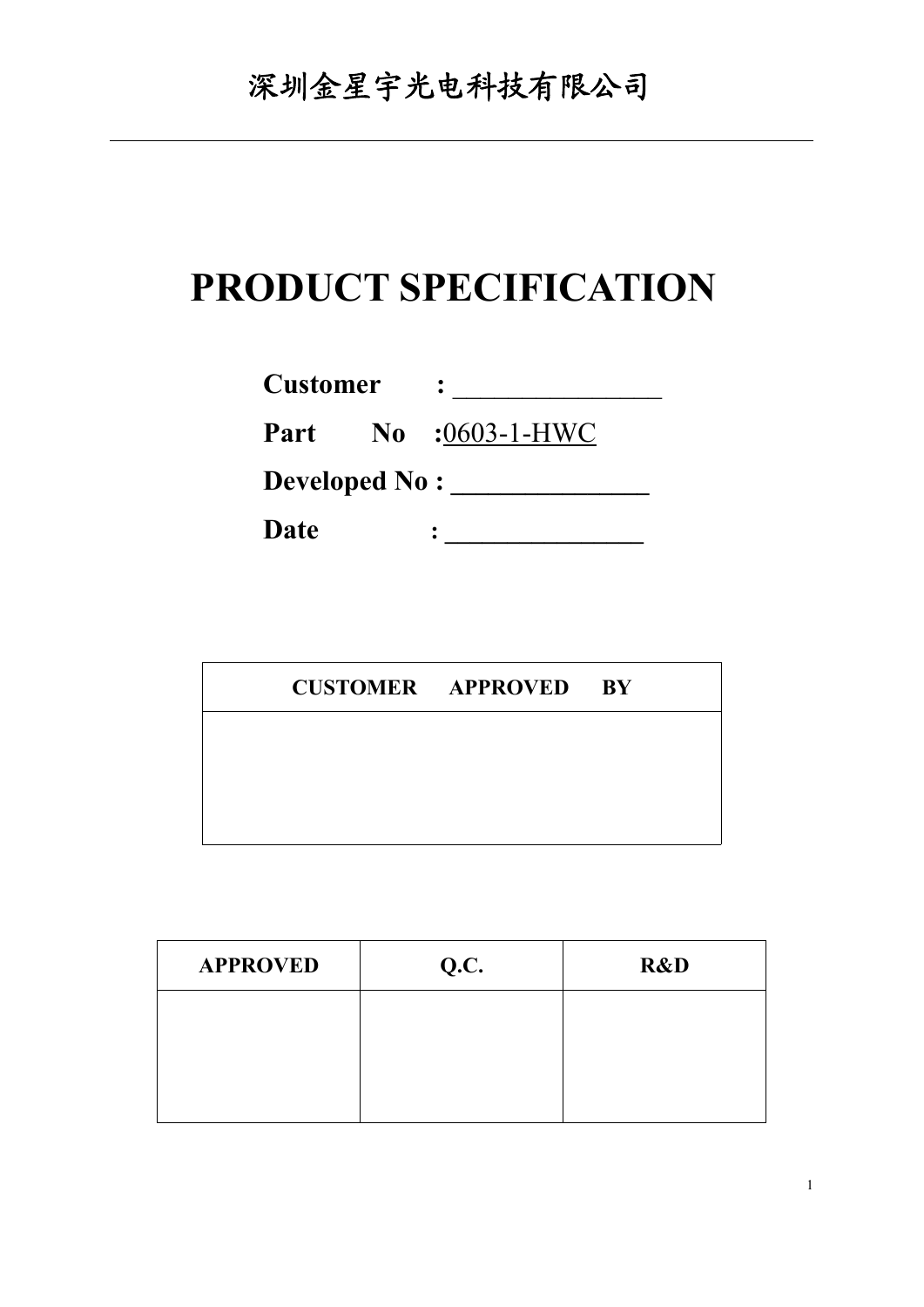## 深圳金星宇光电科技有限公司

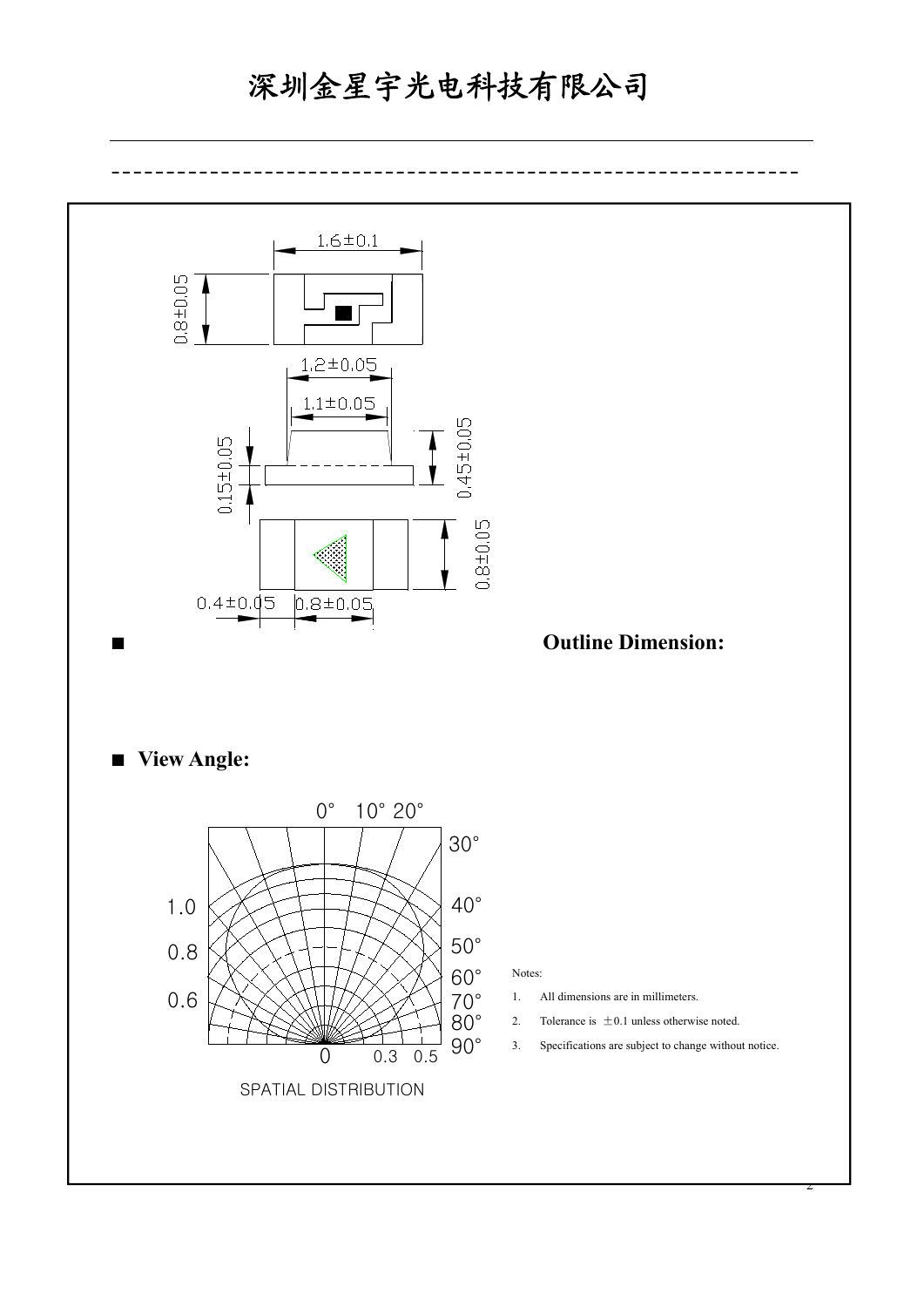| $\blacksquare$ Typical Electrical & Optical Characteristics (1a $\blacktriangle$ ) |                |              |       |      |     |         |
|------------------------------------------------------------------------------------|----------------|--------------|-------|------|-----|---------|
| Items                                                                              | Symbol         | Condition    | Min   | Typ  | Max | Unit    |
| Forward Voltage                                                                    | VF             | IF $=20mA$   | 3.0   | 3.2  | 3.4 | V       |
| Reverse Current                                                                    | IR             | $VR = 5V$    | $---$ | ---  | 5   | $\mu$ A |
| <b>Chromaticity Coordinates</b>                                                    | X              | IF $=20mA$   |       | 0.27 |     |         |
|                                                                                    | Y              | IF $=20mA$   |       | 0.28 |     |         |
| Luminous Intensity                                                                 | Iv             | $I_F = 20mA$ | 550   | 650  |     | mcd     |
| View Angle                                                                         | $2 \theta 1/2$ | $I_F = 20mA$ | $---$ | 120  |     | Deg     |

### ■ **Typical Electrical & Optical Characteristics(Ta=25°)**

### ■ **Absolute Maximum Ratings (Ta = 25**℃**)**

| Items                        | Symbol    | Absolute maximum Rating | Unit         |
|------------------------------|-----------|-------------------------|--------------|
| Dissipation<br>Power         | $P_D$     | 120                     | mW           |
| Forward Current(DC)          | $\rm I$ F | 30                      | mA           |
| Peak Forward Current         | IFP       | 120                     | mA           |
| Reverse Voltage              | $V_{R}$   | 5                       | $\mathbf{V}$ |
| <b>Operation Temperature</b> | Topr      | $-40 \sim +85$          | $^{\circ}$ C |
| Storage Temperature          | Tstg      | $-40 \sim +85$          | $^{\circ}$ C |

Note :1/10 Duty Cycle, 0.1 ms Pulse Width.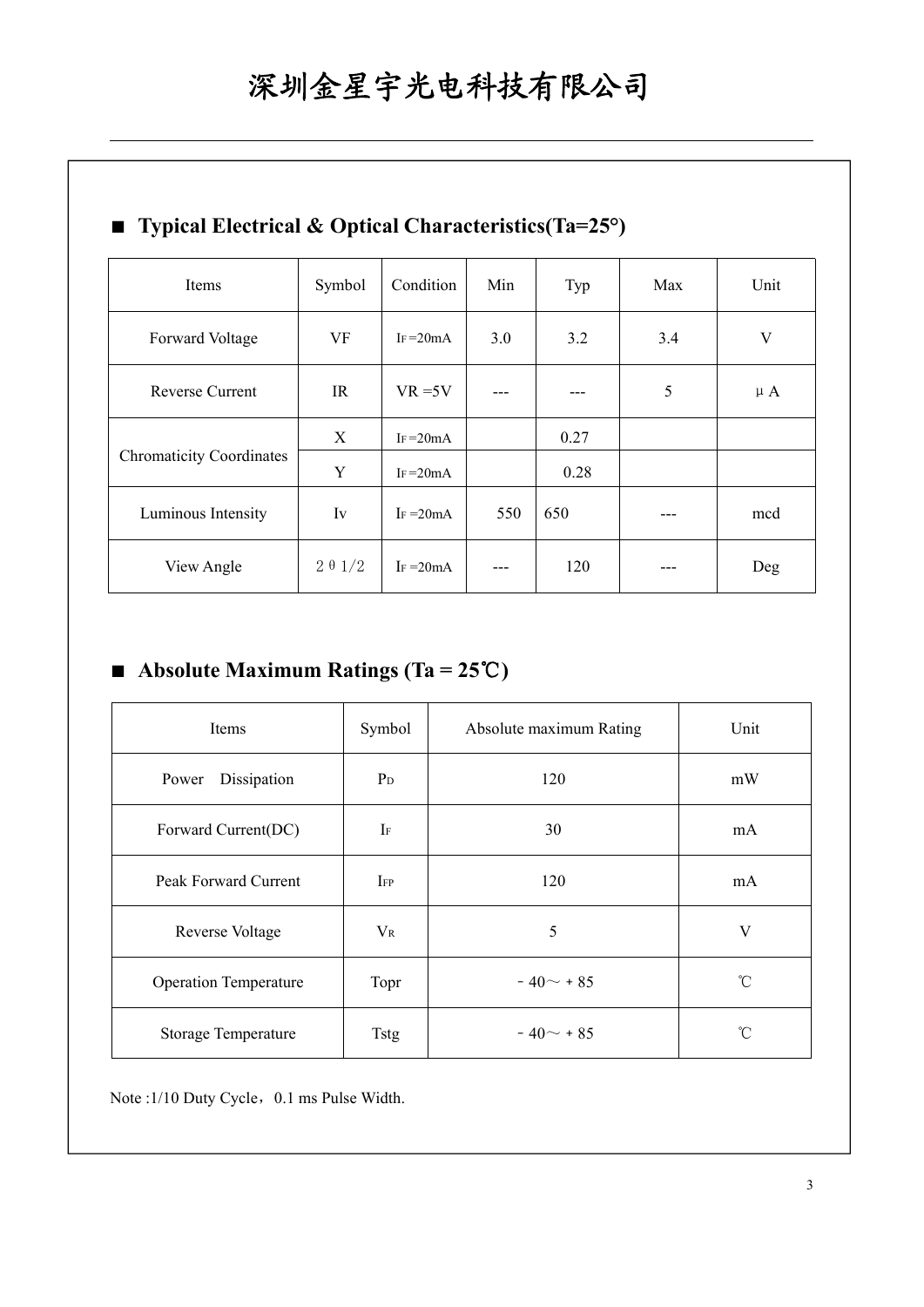## 深圳金星宇光电科技有限公司

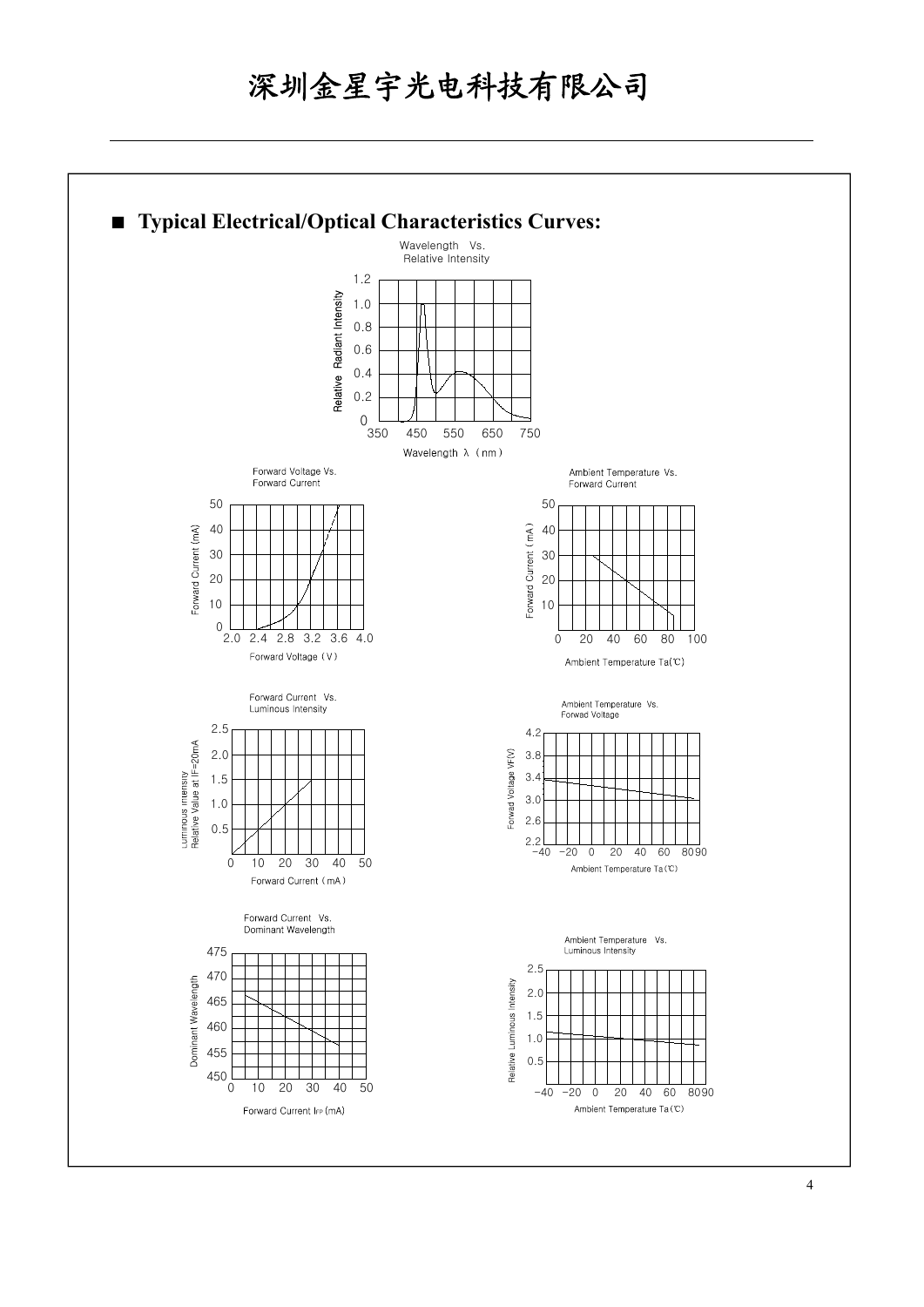### ■ **Reliability Test :**

| Classification      | Test Item                  | <b>Test Conditions</b>                                                                                           | Duration      | Units<br>Tested | Number of<br>Damaged |
|---------------------|----------------------------|------------------------------------------------------------------------------------------------------------------|---------------|-----------------|----------------------|
| Life Test           | <b>Operating Life Test</b> | Ta= $25^{\circ}$ C ± $5^{\circ}$ C,<br>RH=55 $\pm$ 20%RH,<br>$IF = 30mA$                                         | 1000hrs       | 22              | 0/22                 |
| Environment<br>Test | High Temperature Storage   | Ta= $100^{\circ}$ C ± $10^{\circ}$ C                                                                             | 1000hrs       | 22              | 0/22                 |
|                     | Low Temperature Storage    | $Ta = -40^{\circ}C_{-5}^{+3}^{\circ}C$                                                                           | 1000hrs       | 22              | 0/22                 |
|                     | Temp & Humidity Storage    | Ta=85°C $^{+5}_{-3}$ °C<br>RH=85 $^{+5}_{-10}$ %RH                                                               | 1000hrs       | 22              | 0/22                 |
|                     | <b>Thermal Shock Test</b>  | Ta= - 40 °C $^{+5}_{-3}$ °C $\sim$<br>$100^{\circ}C_{-5}^{+3}$ $^{\circ}C$<br>$T = 5min - 5min$                  | 100<br>Cycles | 22              | 0/22                 |
|                     | Temperature Cycling Test   | Ta= - $40^{+3}_{-5}$ °C ~ 25°C ~<br>$100^{+5}_{-3}$ °C $\sim$ 25°C<br>$T=30$ min-5min-30min-<br>5 <sub>min</sub> | 10Cycles      | 22              | 0/22                 |

Reflow Soldering Profile For Lead-free SMT Process.



NOTES:

1. We recommend the reflow temperature245℃(+/-5℃).The

maximum soldering temperature should be limited to 260℃. 2.Don't cause stress to the epoxy resin while it is exposed

to high temperature.

3.Number of reflow process shall be 2 times or less.

深圳金星宇光电科技有限公司